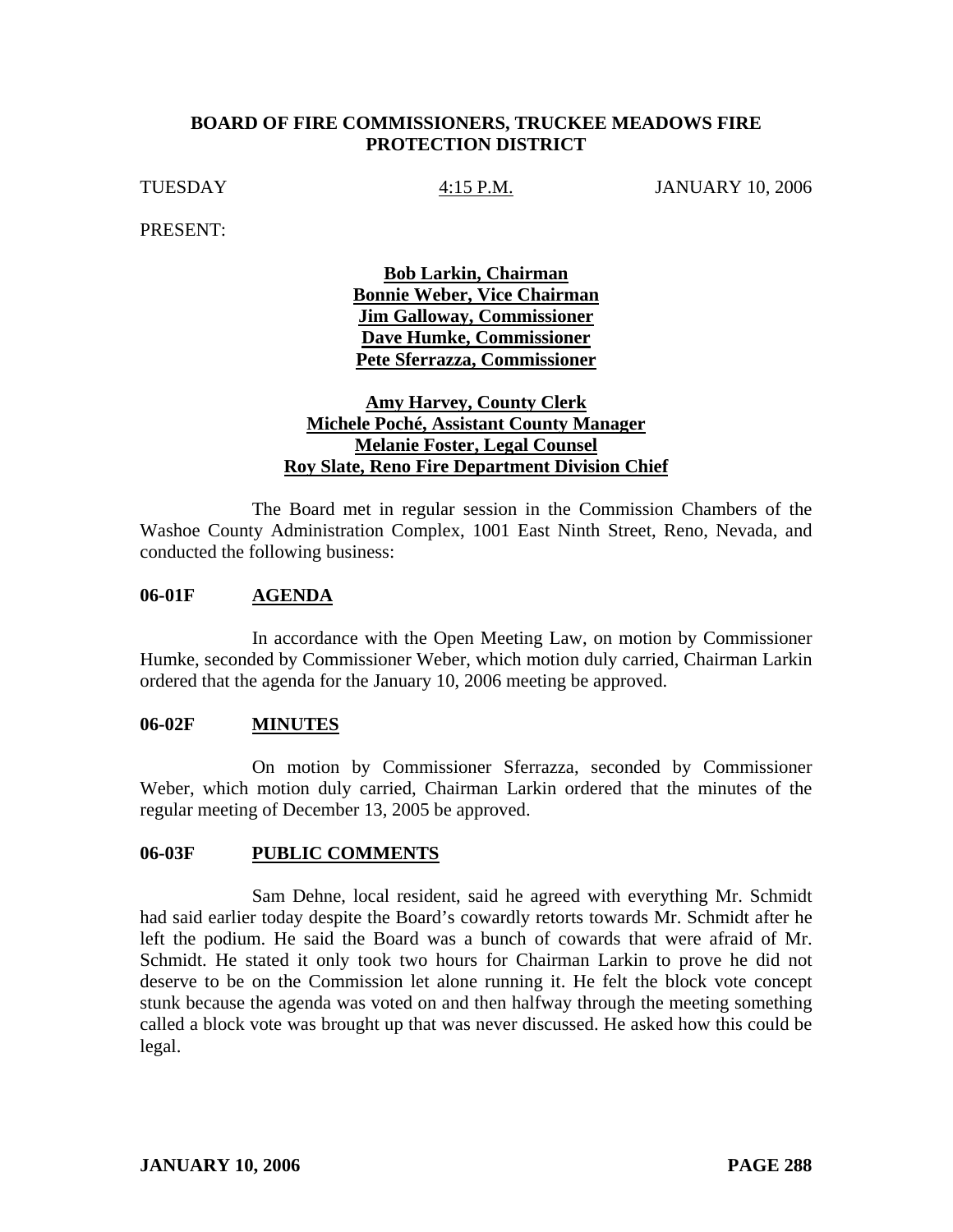Gary Schmidt, local resident, said he very seldom spoke under this public comment on an item that was not related to this Board. He said Melanie Foster, Legal Counsel had provided him with an e-mail from Chairman Larkin. He reminded Chairman Larkin that he had requested every document in advance that was going to be reviewed or considered in any manner for all agenda items. He said the failure to provide this was a blatant Open Meeting Law violation, and the Board would be held accountable for it.

### **06-04F REVIEW/ACCEPTANCE – VOLUNTEER/AUXILIARY REPORTS – DECEMBER 2005**

On motion by Commissioner Sferrazza, seconded by Commissioner Humke, which motion duly carried, it was ordered that the Volunteer/Auxiliary Reports for December 2005 be accepted.

# **06-05F STATUS REPORT – CAPITAL IMPROVEMENT PROJECTS – COLD SPRINGS, SILVER LAKE, LEMMON VALLEY VOLUNTEER FIRE DEPARTMENT STATIONS**

Roger Van Alyne, Deputy Public Works Director, said a communication was received from the metal building supplier that the Silver Lakes project building was purchased from indicating the structural calculations would be completed by February 17th. He said that information would allow staff to go to the Building Department to get the plans reviewed so the project could be advertised by very early March.

Commissioner Galloway asked how the supplier knew they would be done by February 17th. Mr. Van Alyne said that was their commitment, and everyone would have to wait and see if they met it. Commissioner Galloway asked if certain things in progress should be exempted the next time a building code was adopted. Mr. Van Alyne said that should be asked of the Building and Safety Department. Commissioner Galloway said he was requesting on the record that an adoption would be effective except for certain active Capital Improvement Projects (CIP's). He said if that had been done, this whole thing could have been avoided.

Commissioner Weber said these projects had been in the works for the three years she had been a Commissioner, and had been initiated by former County Commissioner, Joanne Bond. She asked for help in getting these projects done.

Chief Slate discussed the construction costs and property issues that had impeded progress but stated progress was being made on each of the projects.

Commissioner Galloway said Architects + LLC was awarded the Cold Springs Volunteer Fire Station design contract in July 2005, and he wanted to know when they were to deliver the design.

Mr. Van Alyne said they were well into the design phase, and he felt the project was in good shape, especially being only seven months out from the award of the